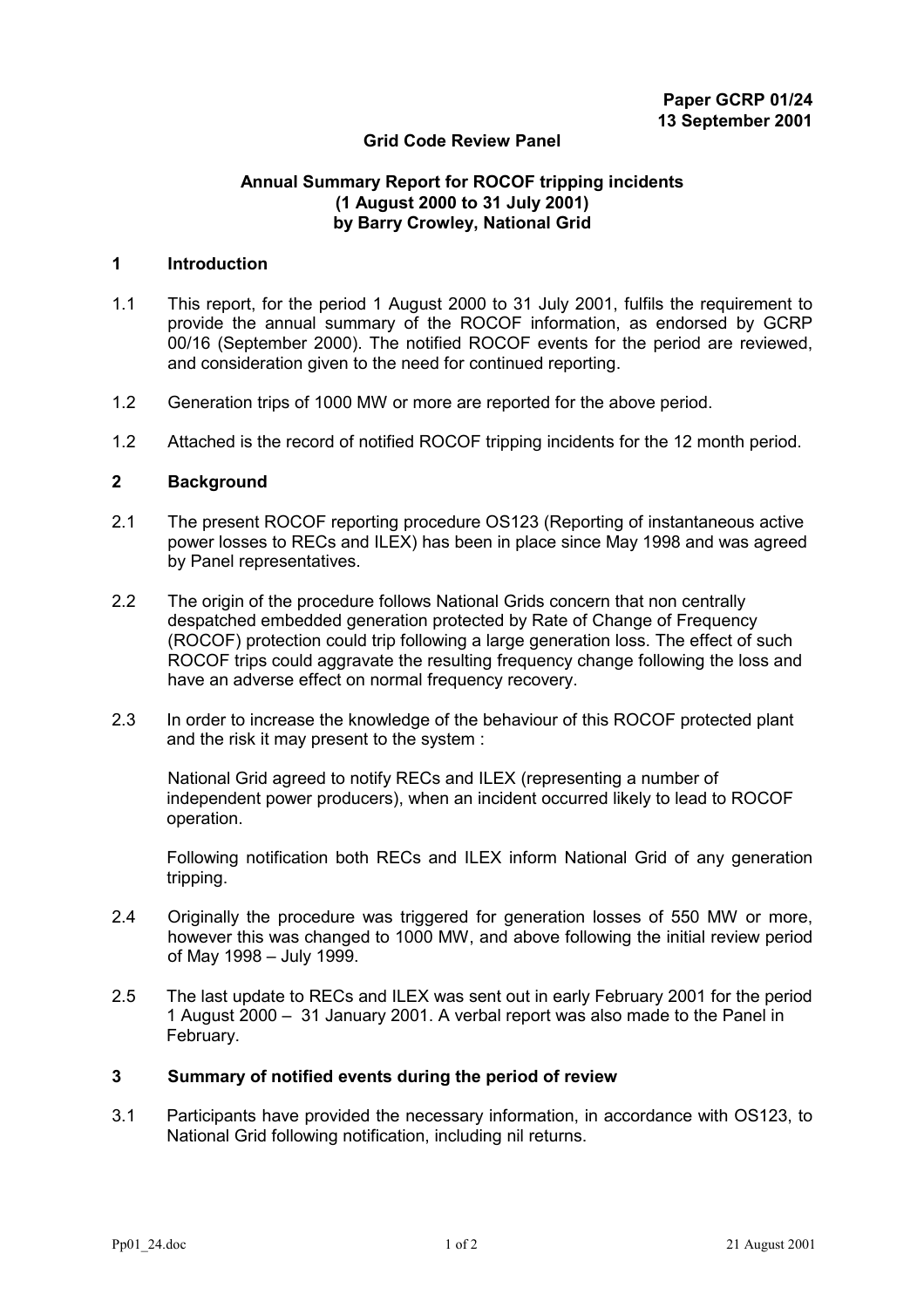- 3.2 The appendix provides details of each notified incident where a generation trip of 1000 MW or more occurred, together with a summary of any reported embedded generation trips subsequently reported to National Grid.
- 3.3 During the period there have been six large generation losses, meeting the agreed reporting criteria, and ranging from 1100 to 1260 MW. Only one of these has resulted in a report of ROCOF trip of only 2 MW.
- 3.4 For any single event the rate of change of frequency, calculated over a two second period, for these particular incidents has varied from 0.04 to 0.075 Hz/second.
- 3.5 Two other events, on 13 and 29 June 2001, were incorrectly notified by National Grid as the system loss was below the 1000 MW trigger value. No embedded trips were reported following these notifications.

### **4 Conclusions from the period reported**

- 4.1 From the events notified there have been less reported ROCOF trippings than previous periods even where high rates of change (0.075 Hz/second) have been experienced. This last twelve months have in general been consistent with previous experience.
- 4.2 The evidence from this years review period supports the conclusion of last year, that ROCOF operation is not significant for the rates of change of frequency experienced during normal operations and represents little risk to the system.

However, few events have given rise to high rates of change. As reported last year, the effects of higher rates of change remain an unknown.

4.3 The effects of the new electricity market (since March 2001) has not noticeably changed the pattern of large generation losses or ROCOF operation.

#### **5 Recommendations**

- 5.1 Members of the Grid Code Review Panel are invited to :
	- i) provide comments on the contents of this report.
	- ii) note the summary of incidents of possible ROCOF (appendix 1) was sent to all RECs and ILEX on 5 August 2001.
	- iii) agree that OS123 requirements be discontinued, as currently there is no evidence of ROCOF operation having adverse effect.
	- iv) endorse that in future National Grid may request via the Panel that reporting be resumed, if greater volumes of embedded / renewable generation connected should cause concern with ROCOF operation.
	- v) note that National Grid will continue to take interest in any ROCOF operation, which is notified, from time to time via normal operational liaison.

Barry Crowley August 2001